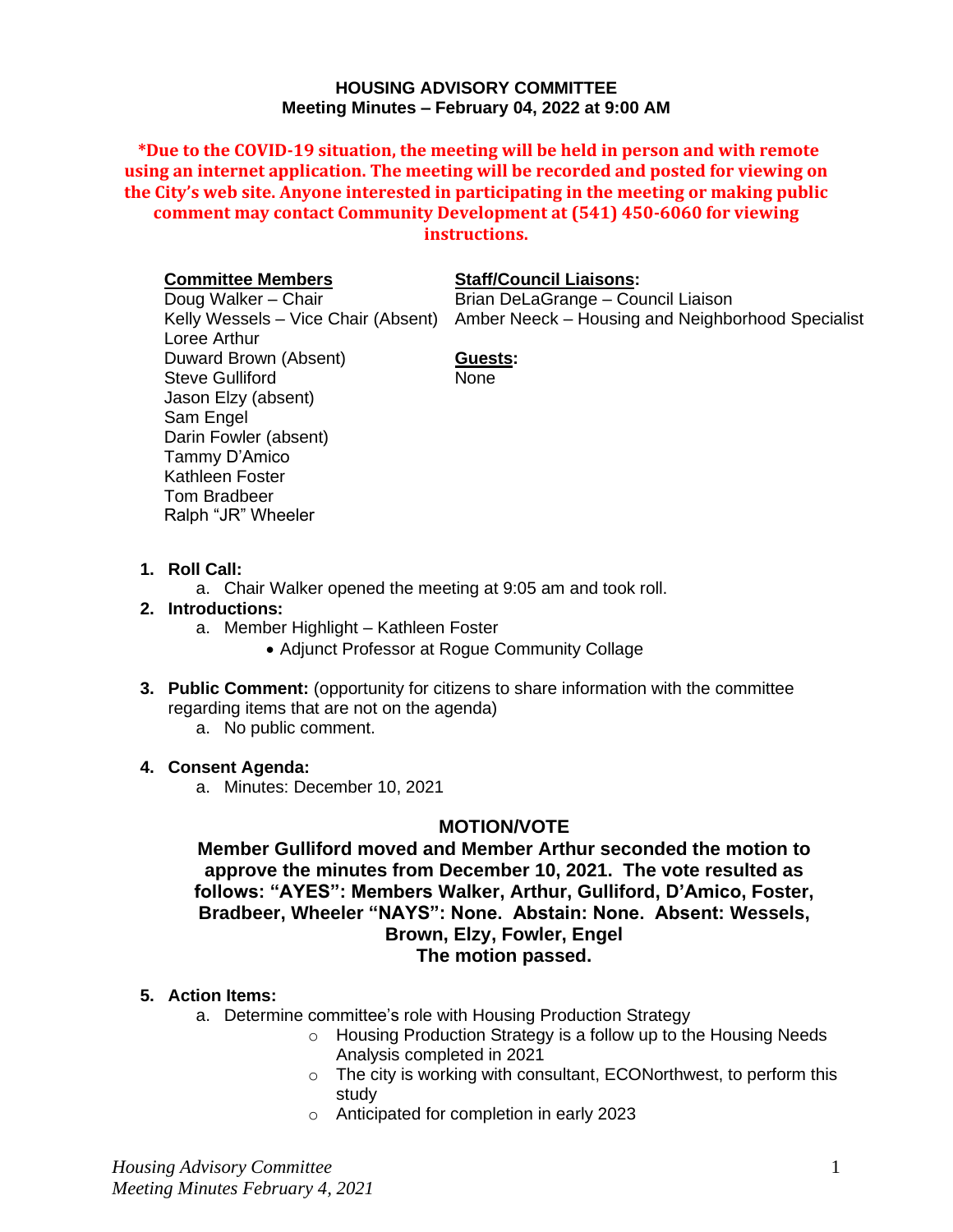- o Housing Advisory Committee shall meet to review and provide feedback to the consultant
	- a. April  $15<sup>th</sup> Gaps$  and Potential Strategies
	- b. August  $19^{th}$  Draft Strategies
- o A sub committee shall be formed to meet monthly with the consultant to further review and develop housing production strategies.
	- a. March  $11^{th}$  Summary of housing need
	- b. June  $3<sup>rd</sup>$  Refine strategies
	- c. July  $8<sup>th</sup>$  Refine strategies (if needed)
- o Volunteers for sub-committee
	- a. Doug Walker, Steve Gulliford, Tom Bradbeer
- b. Recommendation to City Council for potential use of Allenwood property for **Housing** 
	- Properties 225 Allenwood Drive and 175 Allenwood Drive
		- o Zoned R-1-8 currently
		- o 8.67 Acre and 0.71 acres respectively
		- o City owned lots in the Allenwood park reserve
	- Key Features Impacting Development
		- o Stormwater open ditches run through sections of the property
		- o Conservation wetlands and riparian setback take up a large area of the property
		- o Property frontage on Williams Highway
		- o Properties zoned R-1-8 low density
		- o ODOT required stormwater detention/retention
		- o ODOT Traffic Analysis needed to up-zone
	- Different Approaches to Development
		- o The Property/s are currently owned by the City of Grants Pass. The city could request for proposals for the development of affordable housing on one or both properties.
		- $\circ$  The city could request for proposals for the development of mixed income housing on one or both properties
		- o The city could leave the properties in the parks reserve
		- o The city could sell the land.
	- Discussion
		- o Steve Gulliford raised the option of potentially donating the land to and organization such as Habitat for Humanity for home building program
		- o Councilor DeLaGrange brought up that during the presentation to council it had been mentioned that potentially there would not be an ability to have road access directly onto Williams highway
		- o Tom Bradbeer asked about the third city owned parcel to the west of the smaller parcel and if it could be included in this deliberation.

# **MOTION/VOTE**

**Member Bradbeer moved and Member Engel seconded the motion: Move to Recommend City Council Rezone the three lots to r-3 pending the Traffic Impact Analysis and consider requiring the open space near the creek be kept open to the public in partnership with future developer. The city to complete the wetland delineation/re-assessment, and the type of housing development to be reassessed after completion of Traffic Impact Analysis and Wetland delineation/re-assessment, with the intent of seeking mixed**